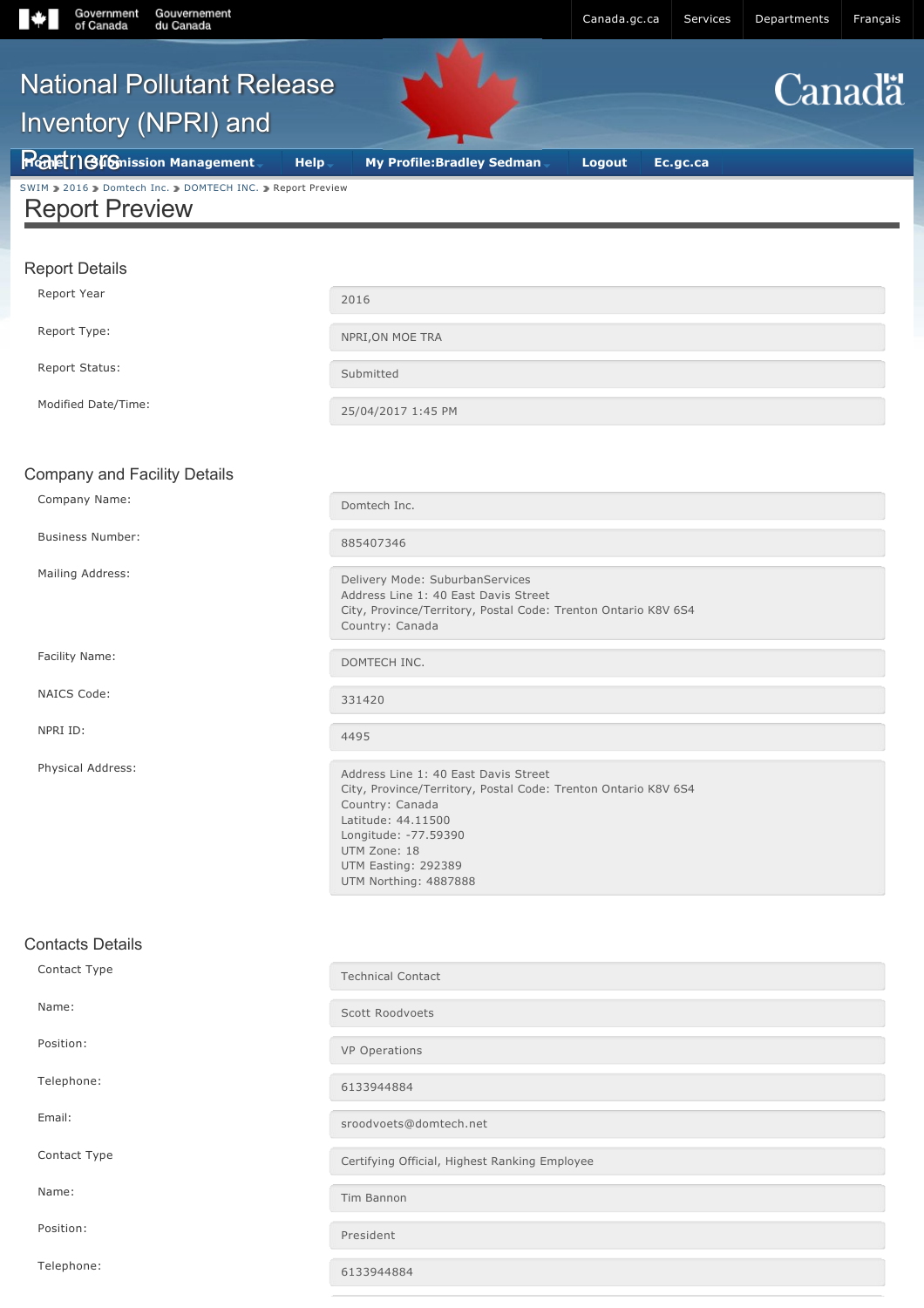| Fax:             | 6133940108                                                                                                                                                   |
|------------------|--------------------------------------------------------------------------------------------------------------------------------------------------------------|
| Email:           | tbannon@domtech.net                                                                                                                                          |
| Contact Type     | Person who prepared the report                                                                                                                               |
| Name:            | <b>Bradley Sedman</b>                                                                                                                                        |
| Position:        | Project Engineer                                                                                                                                             |
| Telephone:       | 6133944884                                                                                                                                                   |
| Email:           | bsedman@domtech.net                                                                                                                                          |
| Mailing Address: | Delivery Mode: SuburbanServices<br>Address Line 1: 40 East Davis Street<br>City, Province/Territory, Postal Code: Trenton Ontario K8V 6S4<br>Country: Canada |

## General Information

company or companies:

Number of employees: 103 Activities for Which the 20,000-Hour Employee Threshold Does Not Apply: None of the above Activities Relevant to Reporting Dioxins, Furans and Hexacholorobenzene: None of the above Activities Relevant to Reporting of Polycyclic Activities Relevant to Reporting of Polycyclic<br>Aromatic Hydrocarbons (PAHs):<br>Nood preservation using creosote: No Is this the first time the facility is reporting to the NPRI (under current or past ownership): No Is the facility controlled by another Canadian No Did the facility report under other environmental regulations or permits: No Is the facility required to report one or more NPRI Part 4 substances (Criteria Air No

#### Substance List

Contaminants):

| <b>CAS RN</b> | <b>Substance Name</b>        | <b>Releases</b> | <b>Releases (Speciated VOCs)</b> | <b>Disposals</b> | Recvcling | Unit   |
|---------------|------------------------------|-----------------|----------------------------------|------------------|-----------|--------|
| $NA - 01$     | Antimony (and its compounds) | N/A             | N/A                              | 0.0140           | 2.0660    | tonnes |
| NA - 06       | Copper (and its compounds)   | N/A             | N/A                              | N/A              | 252,0000  | tonnes |

### Applicable Programs

| <b>CAS RN</b> | <b>Substance Name</b>        | <b>NPRI</b> | <b>ON MOE TRA</b> | <b>ON MOE Reg 127/01</b> | First report for<br>this substance to<br>the ON MOE TRA |
|---------------|------------------------------|-------------|-------------------|--------------------------|---------------------------------------------------------|
| $NA - 01$     | Antimony (and its compounds) | Yes         | Yes               |                          | <b>No</b>                                               |
| $NA - 06$     | Copper (and its compounds)   | Yes         | Yes               |                          | <b>No</b>                                               |

#### General Information about the Substance Releases and Transfers of the Substance

| <b>CAS RN</b> | <b>Substance</b><br><b>Name</b> | Was the substance<br>released on-site | The substance will be reported as the sum of<br>releases to all media (total of 1 tonne or less) | 1 tonne or more of a Part 5 Substance<br>(Speciated VOC) was released to air |
|---------------|---------------------------------|---------------------------------------|--------------------------------------------------------------------------------------------------|------------------------------------------------------------------------------|
| $NA - 01$     | Antimony (and<br>its compounds) | <b>No</b>                             | N <sub>o</sub>                                                                                   | <b>No</b>                                                                    |
| NA - 06       | Copper (and its<br>compounds)   | <b>No</b>                             | <b>No</b>                                                                                        | <b>No</b>                                                                    |

### General Information about the Substance - Disposals and Off-site Transfers for Recycling

| <b>CAS RN</b> | <b>Substance</b>                   | site), or transferred for treatment prior to final tailings and waste rock for the selected | Was the substance disposed of (on-site or off- Is the facility required to report on disposals of Was the substance | transferred off-site for |
|---------------|------------------------------------|---------------------------------------------------------------------------------------------|---------------------------------------------------------------------------------------------------------------------|--------------------------|
|               | Name                               | disposal                                                                                    | reporting period                                                                                                    | recvcling                |
| $NA - 01$     | Antimony<br>(and its<br>compounds) | Yes                                                                                         | <b>No</b>                                                                                                           | Yes                      |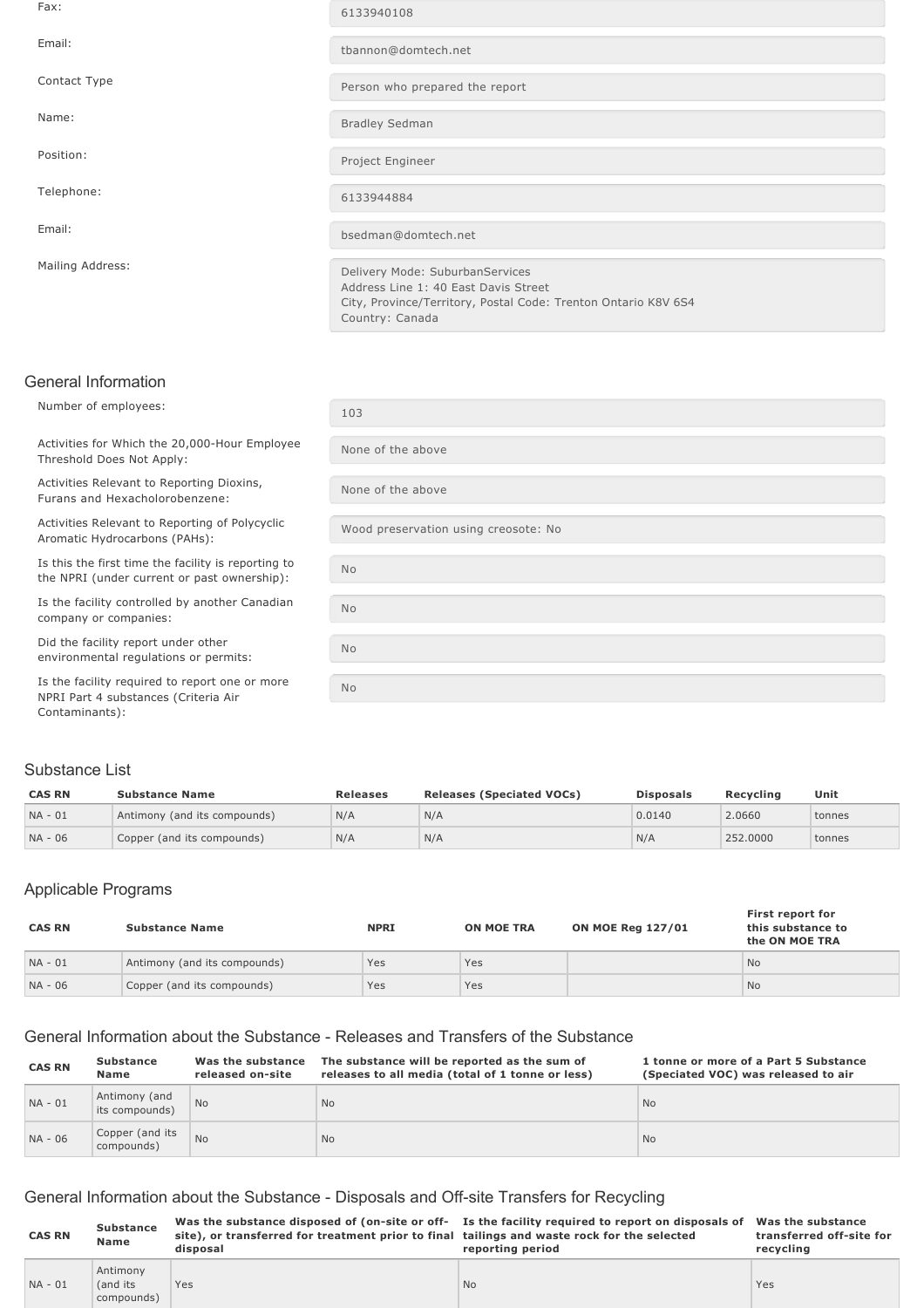| <b>CAS RN</b> | <b>Substance</b><br>Name         | site), or transferred for treatment prior to final tailings and waste rock for the selected<br>disposal | Was the substance disposed of (on-site or off- Is the facility required to report on disposals of<br>reporting period | Was the substance<br>transferred off-site for<br>recycling |
|---------------|----------------------------------|---------------------------------------------------------------------------------------------------------|-----------------------------------------------------------------------------------------------------------------------|------------------------------------------------------------|
| $NA - 06$     | Copper (and<br>its<br>compounds) | N <sub>o</sub>                                                                                          | <b>No</b>                                                                                                             | Yes                                                        |

#### General Information about the Substance Nature of Activities

| <b>CAS RN</b> | <b>Substance Name</b>        | <b>Manufacture the Substance</b> | <b>Process the Substance</b> | Otherwise Use of the Substance |
|---------------|------------------------------|----------------------------------|------------------------------|--------------------------------|
| $NA - 01$     | Antimony (and its compounds) |                                  | As a formulation component   |                                |
| NA - 06       | Copper (and its compounds)   |                                  | As an article component      |                                |

# Substances added to/removed from the report

| <b>CAS RN</b> | <b>Substance Name</b>  | Added/Removed | Comment                               |
|---------------|------------------------|---------------|---------------------------------------|
| 85-68-7       | Butyl benzyl phthalate | Removed       | Exit record submitted in 2015 report. |

#### TRA Quantifications

| <b>CAS RN</b> | <b>Substance Name</b>        | Use, Creation, Contained | Quantity      | Use ranges for public reporting |
|---------------|------------------------------|--------------------------|---------------|---------------------------------|
| $NA - 01$     | Antimony (and its compounds) | Use                      | 27.123 tonnes | <b>No</b>                       |
| $NA - 01$     | Antimony (and its compounds) | Creation                 | 0 tonnes      | <b>No</b>                       |
| $NA - 01$     | Antimony (and its compounds) | Contained                | 25,043 tonnes | <b>No</b>                       |
| NA - 06       | Copper (and its compounds)   | Use                      | 2998 tonnes   | No                              |
| NA - 06       | Copper (and its compounds)   | Creation                 | 0 tonnes      | <b>No</b>                       |
| NA - 06       | Copper (and its compounds)   | Contained                | 2746 tonnes   | <b>No</b>                       |

### TRA Quantifications - Others

| <b>CAS RN</b> | <b>Substance</b><br>Name        | <b>Change in Method</b><br>of Ouantification | Reasons | Description of how the change impact tracking Incidents out of the<br>for Change and quantification of the substance | normal course of events | Significant<br><b>Process</b><br>Change |
|---------------|---------------------------------|----------------------------------------------|---------|----------------------------------------------------------------------------------------------------------------------|-------------------------|-----------------------------------------|
| $NA - 01$     | Antimony (and<br>its compounds) |                                              |         |                                                                                                                      |                         | <b>No</b>                               |
| NA - 06       | Copper (and its<br>compounds)   |                                              |         |                                                                                                                      |                         | <b>No</b>                               |

#### On-site Releases - Total

# On-site Releases - Reasons for Changes in Quantities Released from Previous Year

| <b>CAS RN</b> | <b>Substance Name</b>        | Reasons for Changes in Quantities Disposed from Previous Year<br><b>Comments (Disposals)</b> |  |
|---------------|------------------------------|----------------------------------------------------------------------------------------------|--|
| $NA - 01$     | Antimony (and its compounds) | No significant change (i.e. $<$ 10%) or no change                                            |  |
| NA - 06       | Copper (and its compounds)   | No significant change (i.e. $<$ 10%) or no change                                            |  |

# Disposals - Off-site Disposal (excluding Tailings and Waste Rock)

| <b>CAS RN</b> | <b>Substance Name</b>        | Category | <b>Basis of Estimate</b>         | <b>Detail Code</b> | <b>Ouantity</b> |
|---------------|------------------------------|----------|----------------------------------|--------------------|-----------------|
| $NA - 01$     | Antimony (and its compounds) | Landfill | <b>O</b> - Engineering Estimates |                    | $0.014$ tonnes  |

### Disposals - Off-site Disposal (excluding Tailings and Waste Rock) - Total

| <b>CAS RN</b> | <b>Substance Name</b>        | <b>Total - Off-site Disposals</b> |
|---------------|------------------------------|-----------------------------------|
| $NA - 01$     | Antimony (and its compounds) | $0.014$ tonnes                    |

# Disposals - Off-site Disposal (excluding Tailings and Waste Rock) - By Facilities

| <b>CAS RN</b> | <b>Substance Name</b>        | Category | <b>Off-site Name</b>     | <b>Off-site Address</b>                   | <b>Ouantity</b> |
|---------------|------------------------------|----------|--------------------------|-------------------------------------------|-----------------|
| $NA - 01$     | Antimony (and its compounds) | Landfill | Tri-County Plastics Ltd. | 87 Prince Edward, Brighton, ON, Canada    |                 |
| $NA - 01$     | Antimony (and its compounds) | Landfill | Tri-Smith Recycling      | 1290 Creditstone Rd., Concord, ON, Canada |                 |
| $NA - 01$     | Antimony (and its compounds) | Landfill | Waste Services Inc.      | 3354 Navan Rd., Navan, ON, Canada         | $0.014$ tonnes  |

# Disposals - Off-site Disposal (excluding Tailings and Waste Rock) - Dioxins and Furans Breakdown List By Facility

| Category | <b>RN</b><br>'NC | : Name<br><b>Substance</b> | Off-<br>-site Name | antitı<br><b>Puantic</b> |
|----------|------------------|----------------------------|--------------------|--------------------------|
|          |                  |                            |                    |                          |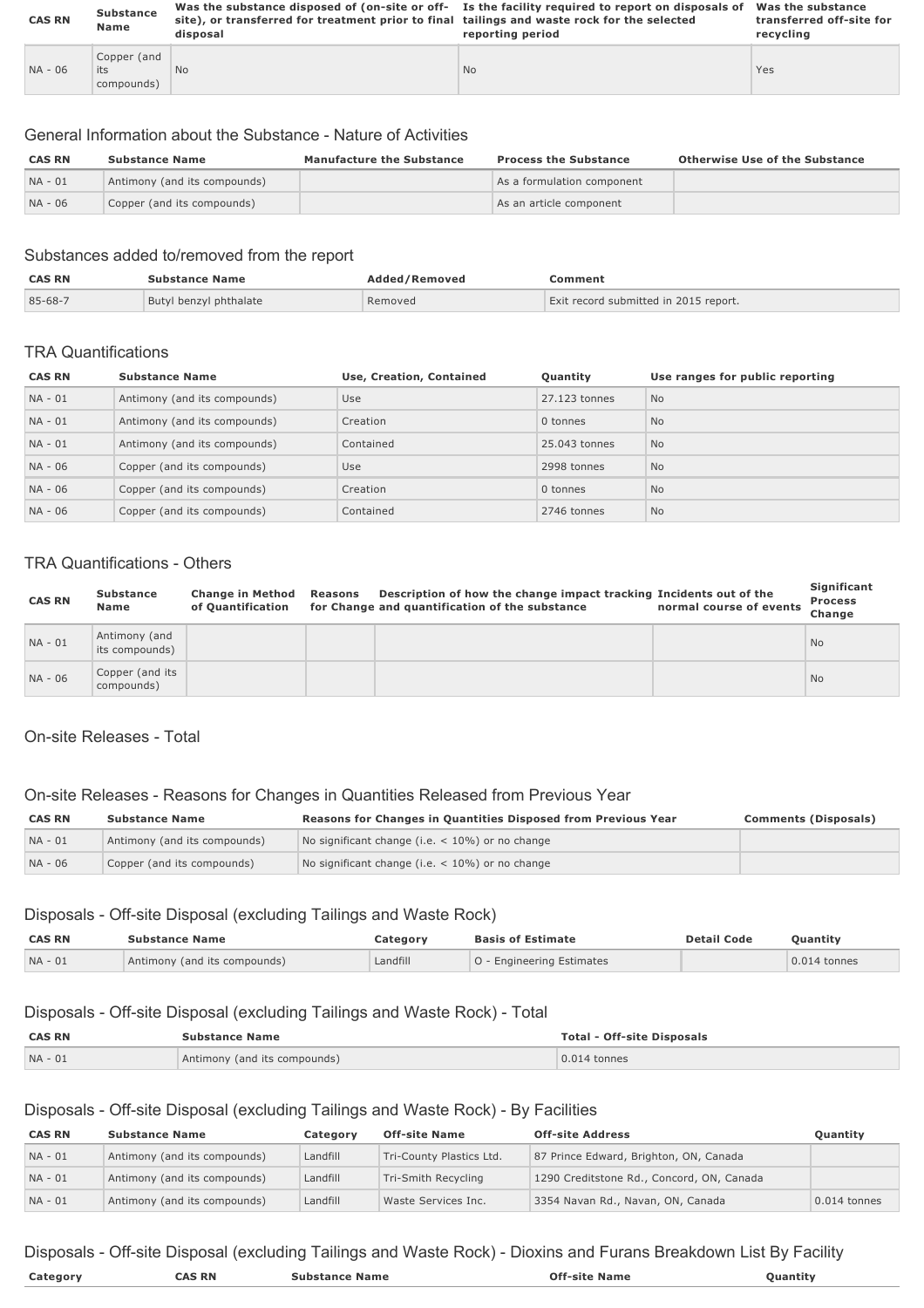# Disposals - Total Quantity Disposed (All Media)

| <b>CAS RN</b><br><b>Substance Name</b> |                              | <b>Total Quantity Disposed (All Media)</b> |  |
|----------------------------------------|------------------------------|--------------------------------------------|--|
| NA - 01                                | Antimony (and its compounds) | $0.014$ tonnes                             |  |

# Disposals - Reasons and Comments

| <b>CAS RN</b> | <b>Substance Name</b>           | <b>Reasons Why Substance Was</b><br><b>Disposed</b> | Reasons for Changes in Quantities Disposed from<br><b>Previous Year</b> | Comments<br>(Disposals) |
|---------------|---------------------------------|-----------------------------------------------------|-------------------------------------------------------------------------|-------------------------|
| $NA - 01$     | Antimony (and its<br>compounds) | Production residues<br>Contaminated materials       | No significant change (i.e. $<$ 10%) or no change                       |                         |
| NA - 06       | Copper (and its<br>compounds)   |                                                     | No significant change (i.e. $<$ 10%) or no change                       |                         |

# Recycling - Off-site Transfers for Recycling

| <b>CAS RN</b> | <b>Substance Name</b>        | Category                               | <b>Basis of Estimate</b>  | <b>Detail Code</b> | <b>Ouantity</b> |
|---------------|------------------------------|----------------------------------------|---------------------------|--------------------|-----------------|
| $NA - 01$     | Antimony (and its compounds) | Other                                  | O - Engineering Estimates |                    | 2.066 tonnes    |
| $NA - 06$     | Copper (and its compounds)   | Recovery of Metals and Metal Compounds | O - Engineering Estimates |                    | 252 tonnes      |

# Recycling - Off-site Transfers for Recycling - Total

| <b>CAS RN</b> | <b>Substance Name</b>        | <b>Total - Off-site Transfers for Recycling</b> |
|---------------|------------------------------|-------------------------------------------------|
| $NA - 01$     | Antimony (and its compounds) | $2.066$ tonnes                                  |
| $NA - 06$     | Copper (and its compounds)   | 252 tonnes                                      |

# Recycling - Off-site Transfers for Recycling - By Facility

| <b>CAS RN</b> | <b>Substance Name</b>           | Category                                  | <b>Off-site Name</b>               | <b>Off-site Address</b>                      | Quantity        |
|---------------|---------------------------------|-------------------------------------------|------------------------------------|----------------------------------------------|-----------------|
| $NA - 01$     | Antimony (and its<br>compounds) | Other                                     | <b>Tri-County Plastics</b><br>Ltd. | 87 Prince Edward, Brighton, ON, Canada       | 0.168<br>tonnes |
| $NA - 01$     | Antimony (and its<br>compounds) | Other                                     | Tri-Smith Recycling                | 1290 Creditstone Rd., Concord, ON,<br>Canada | 1.898<br>tonnes |
| $NA - 01$     | Antimony (and its<br>compounds) | Other                                     | Waste Services Inc.                | 3354 Navan Rd., Navan, ON, Canada            |                 |
| NA - 06       | Copper (and its compounds)      | Recovery of Metals and Metal<br>Compounds | <b>Tri-County Plastics</b><br>Ltd. | 87 Prince Edward, Brighton, ON, Canada       |                 |
| NA - 06       | Copper (and its compounds)      | Recovery of Metals and Metal<br>Compounds | Tri-Smith Recycling                | 1290 Creditstone Rd., Concord, ON,<br>Canada | 252 tonnes      |
| NA - 06       | Copper (and its compounds)      | Recovery of Metals and Metal<br>Compounds | Waste Services Inc.                | 3354 Navan Rd., Navan, ON, Canada            |                 |

# Recycling - Off-site Transfers for Recycling - Dioxins and Furans Breakdown List By Facility

| Category | <b>CAS RN</b> | name | Name | Quantity |
|----------|---------------|------|------|----------|
|          |               |      |      |          |

# Recycling - Reasons and Comments

| <b>CAS RN</b> | <b>Substance Name</b>           | <b>Reasons Why Substance Was</b><br>Recycled                                       | <b>Reasons for Changes in Quantities Recycled from Previous</b><br>Year | <b>Comments</b> |
|---------------|---------------------------------|------------------------------------------------------------------------------------|-------------------------------------------------------------------------|-----------------|
| $NA - 01$     | Antimony (and its<br>compounds) | Off-specification products<br>Contaminated materials<br>Unusable parts or discards | No significant change (i.e. $<$ 10%) or no change                       |                 |
| NA - 06       | Copper (and its compounds)      | Off-specification products<br>Contaminated materials<br>Unusable parts or discards | No significant change (i.e. $<$ 10%) or no change                       |                 |

# Comparison Report - Enters, Creation, Contained in Product

| <b>CAS RN</b> | <b>Substance Name</b>           | Is<br><b>Breakdown</b> | Category                     | Quantity         | <b>Last Reported</b><br>Quantity | <b>Reporting Period of Last</b><br><b>Reported Quantity</b> | Change       | % Change |
|---------------|---------------------------------|------------------------|------------------------------|------------------|----------------------------------|-------------------------------------------------------------|--------------|----------|
| $NA - 01$     | Antimony (and its<br>compounds) | <b>No</b>              | Enters the facility<br>(Use) | 27.123<br>tonnes | 27,420 tonnes                    | 2015                                                        | $-0.297$     | $-1.08$  |
| $NA - 01$     | Antimony (and its<br>compounds) | <b>No</b>              | Creation                     | 0 tonnes         | 0 tonnes                         | 2015                                                        | $\mathbf{0}$ |          |
| NA - 01       | Antimony (and its<br>compounds) | <b>No</b>              | Contained                    | 25.043<br>tonnes | 25,087 tonnes                    | 2015                                                        | $-0.044$     | $-0.18$  |
| NA - 06       | Copper (and its<br>compounds)   | <b>No</b>              | Enters the facility<br>(Use) | 2998<br>tonnes   | 3273 tonnes                      | 2015                                                        | $-275$       | $-8.40$  |
| NA - 06       | Copper (and its<br>compounds)   | <b>No</b>              | Creation                     | 0 tonnes         | 0 tonnes                         | 2015                                                        | $\mathbf{0}$ |          |
|               |                                 |                        |                              |                  |                                  |                                                             |              |          |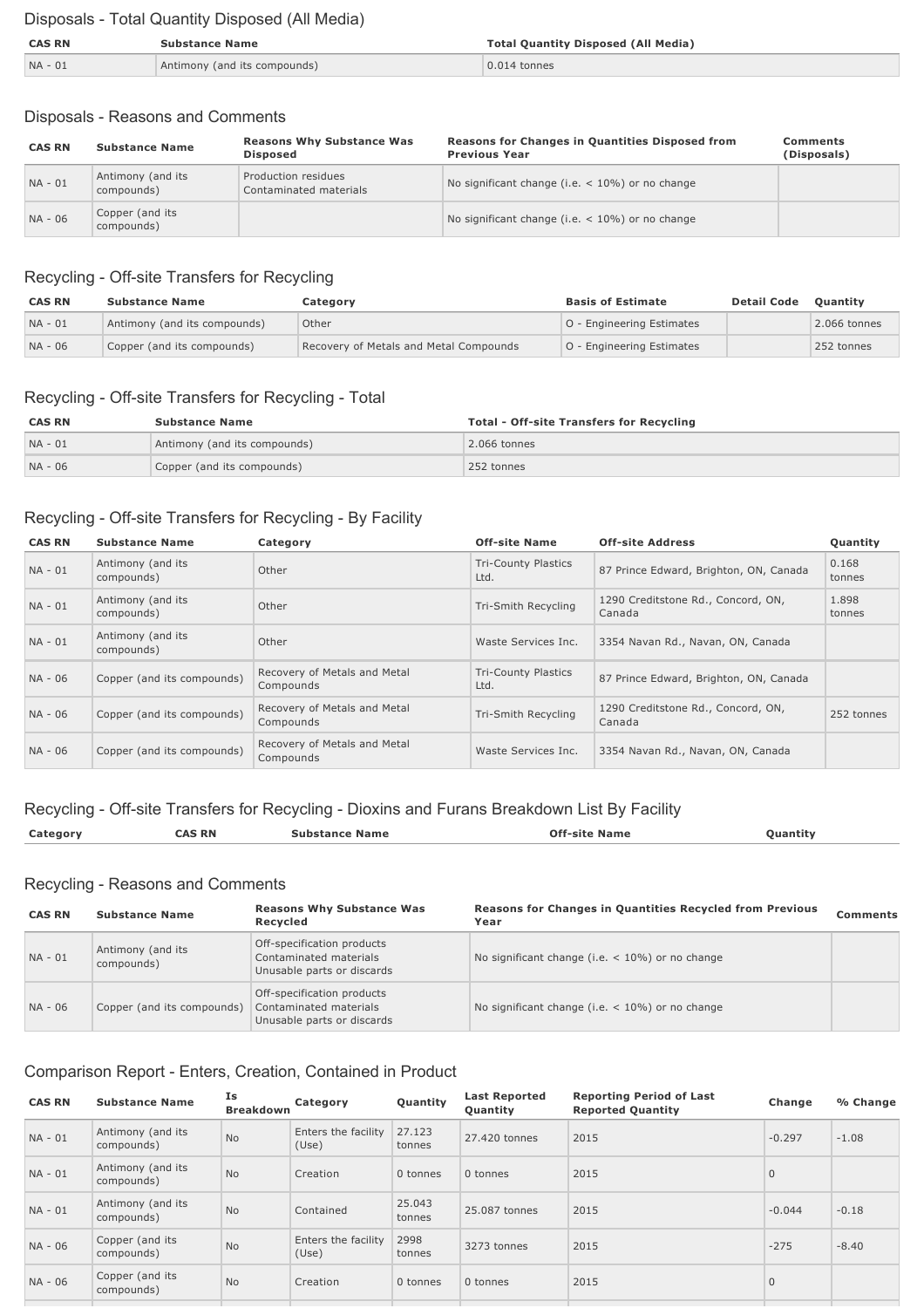| <b>CAS RN</b> | <b>Substance Name</b>         | Ιs<br><b>Breakdown</b> | Category  | Quantity       | <b>Last Reported</b><br><b>Ouantity</b> | <b>Reporting Period of Last</b><br><b>Reported Ouantity</b> | <b>Change</b> | % Change |
|---------------|-------------------------------|------------------------|-----------|----------------|-----------------------------------------|-------------------------------------------------------------|---------------|----------|
| NA - 06       | Copper (and its<br>compounds) | <b>No</b>              | Contained | 2746<br>tonnes | 2965 tonnes                             | 2015                                                        | $-219$        | $-7.39$  |

# Comparison Report - Enters, Creation, Contained in Product : Reason(s) for Change

| <b>CAS RN</b> | <b>Substance Name</b>        | <b>Reason(s) for Change</b>                    | <b>Other Reason</b> |
|---------------|------------------------------|------------------------------------------------|---------------------|
| $NA - 01$     | Antimony (and its compounds) | No reasons - quantities approximately the same |                     |
| NA - 06       | Copper (and its compounds)   | No reasons - quantities approximately the same |                     |

# Comparison Report - Disposals On-site, Off-site and Tailings and Waste Rock

| <b>CAS RN</b> | <b>Substance Name</b>           | Ιs<br><b>Breakdown</b> | Category                                                         | Quantity        | <b>Ouantity</b> | Last Reported Reporting Period of Last<br><b>Reported Quantity</b> | Change       | % Change     |
|---------------|---------------------------------|------------------------|------------------------------------------------------------------|-----------------|-----------------|--------------------------------------------------------------------|--------------|--------------|
| $NA - 01$     | Antimony (and its<br>compounds) | <b>No</b>              | Total On-site Disposals                                          | 0 tonnes        | 0 tonnes        | 2015                                                               | $\mathbf{0}$ |              |
| $NA - 01$     | Antimony (and its<br>compounds) | <b>No</b>              | Total Off-site Disposals                                         | 0.014<br>tonnes | 0.014 tonnes    | 2015                                                               | 0.000        | $\mathbf{0}$ |
| $NA - 01$     | Antimony (and its<br>compounds) | <b>No</b>              | Total Off-site transfer for<br>treatment Prior to Final Disposal | 0 tonnes        | 0 tonnes        | 2015                                                               | $\mathbf{0}$ |              |
| $NA - 01$     | Antimony (and its<br>compounds) | <b>No</b>              | Total On-site Disposal of Tailings<br>and Waste Rock             | 0 tonnes        | 0 tonnes        | 2015                                                               | $\mathbf{0}$ |              |
| $NA - 01$     | Antimony (and its<br>compounds) | <b>No</b>              | Total Off-site Disposal of Tailings<br>and Waste Rock            | 0 tonnes        | 0 tonnes        | 2015                                                               | $\mathbf{0}$ |              |

# Comparison Report - Disposals On-site, Off-site and Tailings and Waste Rock - Reason(s) for Change

| <b>CAS RN</b> | <b>Substance Name</b>        | Reason(s) for Change                           | <b>Other Reason</b> |
|---------------|------------------------------|------------------------------------------------|---------------------|
| $NA - 01$     | Antimony (and its compounds) | No reasons - quantities approximately the same |                     |

# Comparison Report - Transfers off-site for Recycling

| <b>CAS RN</b> | <b>Substance Name</b>           | Ιs<br><b>Breakdown</b> | Category                                         | Quantity        | <b>Last Reported</b><br><b>Ouantity</b> | <b>Reporting Period of Last</b><br><b>Reported Quantity</b> | Change   | % Change |
|---------------|---------------------------------|------------------------|--------------------------------------------------|-----------------|-----------------------------------------|-------------------------------------------------------------|----------|----------|
| $NA - 01$     | Antimony (and its<br>compounds) | <b>No</b>              | <b>Total off-site Transfers</b><br>for Recycling | 2.066<br>tonnes | 2.319 tonnes                            | 2015                                                        | $-0.253$ | $-10.91$ |
| NA - 06       | Copper (and its<br>compounds)   | <b>No</b>              | <b>Total off-site Transfers</b><br>for Recycling | 252 tonnes      | 308 tonnes                              | 2015                                                        | $-56$    | $-18.18$ |

# Comparison Report - Transfers off-site for Recycling - Reason(s) for Change

No

No

| <b>CAS RN</b> | <b>Substance Name</b>        | <b>Reason(s) for Change</b>                    | <b>Other Reason</b> |
|---------------|------------------------------|------------------------------------------------|---------------------|
| $NA - 01$     | Antimony (and its compounds) | No reasons - quantities approximately the same |                     |
| $NA - 06$     | Copper (and its compounds)   | Decrease in production levels                  |                     |

# Pollution Prevention

Does the facility have a documented pollution prevention plan?

Did the facility complete any pollution prevention activities in the current NPRI reporting year

# Progress on TRA Plan - Objectives

| <b>CAS RN</b> | <b>Substance</b><br><b>Name</b>    | <b>Objectives</b>                                                                                                                                                                                                                                                                                                                                                                                                                                                                                                                                                                                                                                                                                                                      |
|---------------|------------------------------------|----------------------------------------------------------------------------------------------------------------------------------------------------------------------------------------------------------------------------------------------------------------------------------------------------------------------------------------------------------------------------------------------------------------------------------------------------------------------------------------------------------------------------------------------------------------------------------------------------------------------------------------------------------------------------------------------------------------------------------------|
| $NA - 01$     | Antimony<br>(and its<br>compounds) | OBJECTIVES Since antimony is a critical fire retarding component of our finished product we are not able to cost effectively eliminate or<br>replace it in our manufacturing process at this time. However, our goal is to continually evaluate alternatives and work toward improving<br>efficiencies at the facility thereby reducing antimony waste in the manufacturing process. The principles we intend to apply to achieve<br>reductions in antimony waste at the facility include: 1. Eliminate any remaining scrap paths which do not provide reclaim value; 2.<br>Improvements to accounting and measurement methods; 3. Reduction of scrap going to recycle paths; and 4. Material separation to<br>improve scrap recovery. |
| NA - 06       | Copper<br>(and its<br>compounds)   | OBJECTIVES Since copper is an essential component of our finished product we are not able to eliminate or replace copper in our<br>manufacturing process however our goal is to continually work toward improving efficiencies at the facility thereby reducing copper waste in<br>the manufacturing process. The principles we intend to apply to achieve reductions in copper waste at the facility include: 1. Eliminate any<br>remaining scrap paths which do not provide reclaim value; 2. Improvements to accounting and measurement methods; 3. Reduction of<br>scrap going to recycle paths; 4. Material separation to improve scrap recovery; and 5. Recovery of copper fines in drawing processes<br>starting in 2013.       |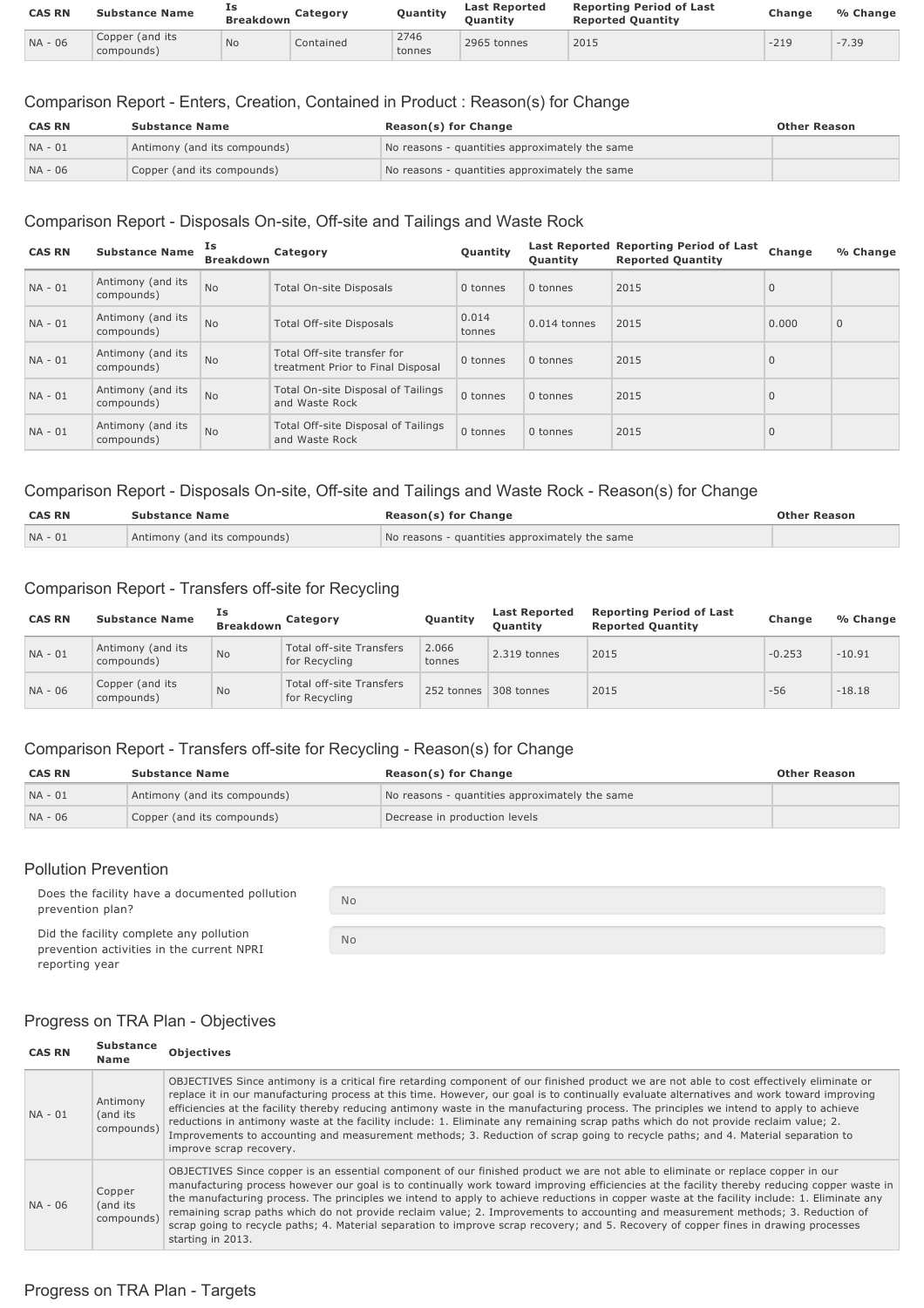| <b>CAS RN</b> | <b>Substance Name</b>        | <b>Ouantity</b>    | Years              | <b>Description of Target</b> |
|---------------|------------------------------|--------------------|--------------------|------------------------------|
| $NA - 01$     | Antimony (and its compounds) | No quantity target | No timeline target |                              |
| $NA - 06$     | Copper (and its compounds)   | No quantity target | No timeline target | n/a                          |

# Progress on TRA Plan - Description

| <b>CAS RN</b> | <b>Substance Name</b>        | Ouantity           | Years              | <b>Description of Target</b> |
|---------------|------------------------------|--------------------|--------------------|------------------------------|
| NA - 01       | Antimony (and its compounds) | No quantity target | No timeline target |                              |
| $NA - 06$     | Copper (and its compounds)   | No quantity target | No timeline target | n/a                          |

# Progress on TRA Plan - Additional Actions

| <b>CAS RN</b> | <b>Substance</b><br>Name           | Were there any additional actions outside the plan<br>taken during the reporting period to reduce the use<br>and/or creation of the substance? | Describe any additional actions that<br>were taken during the reporting period<br>to achieve the plan's objectives | Provide a public summary<br>of the description of the<br>additional action taken |
|---------------|------------------------------------|------------------------------------------------------------------------------------------------------------------------------------------------|--------------------------------------------------------------------------------------------------------------------|----------------------------------------------------------------------------------|
| NA - 01       | Antimony<br>(and its<br>compounds) | <b>No</b>                                                                                                                                      |                                                                                                                    |                                                                                  |
| NA - 06       | Copper<br>(and its<br>compounds)   | <b>No</b>                                                                                                                                      |                                                                                                                    |                                                                                  |

# Progress on TRA Plan - Reductions due to additional actions taken

# **CAS RN Substance Name** Reductions due to additional actions taken **CAS RN CONSIDERITY Quantity**

| $NA - 01$ | Antimony (and its<br>compounds) | The amount of reduction in use of the substance at the facility during the reporting period that resulted due to the<br>additional actions.                                                        |  |
|-----------|---------------------------------|----------------------------------------------------------------------------------------------------------------------------------------------------------------------------------------------------|--|
| NA - 01   | Antimony (and its<br>compounds) | The amount of reduction in creation of the substance at the facility during the reporting period that resulted due to the<br>additional actions.                                                   |  |
| NA - 01   | Antimony (and its<br>compounds) | The amount of reduction in the substance <b>contained in product</b> at the facility during the reporting period that<br>resulted due to the additional actions.                                   |  |
| NA - 01   | Antimony (and its<br>compounds) | The amount of reduction in <b>release to air</b> of the substance at the facility during the reporting period that resulted due<br>to the additional actions.                                      |  |
| NA - 01   | Antimony (and its<br>compounds) | The amount of reduction in release to water of the substance at the facility during the reporting period that resulted<br>due to the additional actions.                                           |  |
| NA - 01   | Antimony (and its<br>compounds) | The amount of reduction in release to land of the substance at the facility during the reporting period that resulted<br>due to additional actions.                                                |  |
| NA - 01   | Antimony (and its<br>compounds) | The amount of reduction in the substance disposed on-site (including tailings and waste rocks) at the facility during<br>the reporting period that resulted due to the additional actions.         |  |
| NA - 01   | Antimony (and its<br>compounds) | The amount of reduction in the substance <b>disposed off-site</b> (including tailings and waste rocks) at the facility during<br>the reporting period that resulted due to the additional actions. |  |
| NA - 01   | Antimony (and its<br>compounds) | The amount of reduction in the substance recycled off-site at the facility during the reporting period that resulted due<br>to the additional actions.                                             |  |
| NA - 06   | Copper (and its<br>compounds)   | The amount of reduction in use of the substance at the facility during the reporting period that resulted due to the<br>additional actions.                                                        |  |
| NA - 06   | Copper (and its<br>compounds)   | The amount of reduction in creation of the substance at the facility during the reporting period that resulted due to the<br>additional actions.                                                   |  |
| NA - 06   | Copper (and its<br>compounds)   | The amount of reduction in the substance contained in product at the facility during the reporting period that<br>resulted due to the additional actions.                                          |  |
| NA - 06   | Copper (and its<br>compounds)   | The amount of reduction in release to air of the substance at the facility during the reporting period that resulted due<br>to the additional actions.                                             |  |
| NA - 06   | Copper (and its<br>compounds)   | The amount of reduction in release to water of the substance at the facility during the reporting period that resulted<br>due to the additional actions.                                           |  |
| NA - 06   | Copper (and its<br>compounds)   | The amount of reduction in release to land of the substance at the facility during the reporting period that resulted<br>due to additional actions.                                                |  |
| NA - 06   | Copper (and its<br>compounds)   | The amount of reduction in the substance disposed on-site (including tailings and waste rocks) at the facility during<br>the reporting period that resulted due to the additional actions.         |  |
| NA - 06   | Copper (and its<br>compounds)   | The amount of reduction in the substance <b>disposed off-site</b> (including tailings and waste rocks) at the facility during<br>the reporting period that resulted due to the additional actions. |  |
| NA - 06   | Copper (and its<br>compounds)   | The amount of reduction in the substance <b>recycled off-site</b> at the facility during the reporting period that resulted due<br>to the additional actions.                                      |  |

# Progress on TRA Plan - Amendments

| <b>CAS RN</b> | <b>Substance</b><br><b>Name</b>     | Were any amendments made to<br>the toxic substance reduction<br>plan during the reporting period | Description any amendments that<br>were made to the toxic substance<br>reduction plan during the reporting<br>period | Provide a public summary of the description of any<br>amendments that were made to the toxic<br>substance reduction plan during the reporting<br>period |
|---------------|-------------------------------------|--------------------------------------------------------------------------------------------------|----------------------------------------------------------------------------------------------------------------------|---------------------------------------------------------------------------------------------------------------------------------------------------------|
| NA - 01       | Antimony<br>(and its)<br>compounds) | <b>No</b>                                                                                        |                                                                                                                      |                                                                                                                                                         |
| NA - 06       | Copper<br>(and its                  | <b>No</b>                                                                                        |                                                                                                                      |                                                                                                                                                         |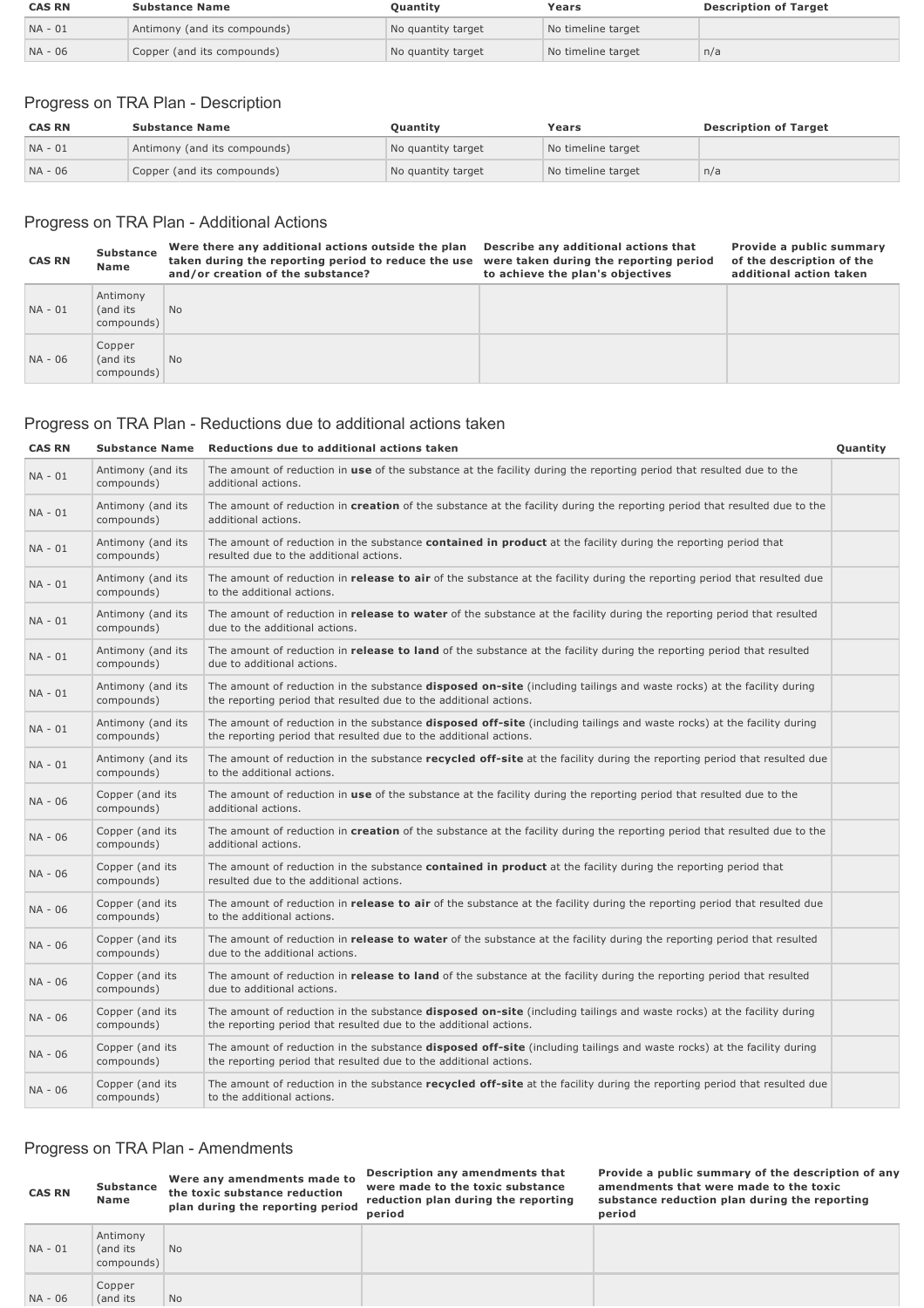# Report Submission and Electronic Certification

|  | NPRI - Electronic Statement of Certification |  |
|--|----------------------------------------------|--|
|  |                                              |  |

| Specify the language of correspondence |  |
|----------------------------------------|--|
| English                                |  |
| Comments (optional)                    |  |
|                                        |  |

I hereby certify that I have exercised due diligence to ensure that the submitted information is true and complete. The amounts and values for the facility(ies) identified below are accurate, based on reasonable estimates using available data. The data for the facility(ies) that I represent are hereby submitted to the programs identified below using the Single Window Reporting Application.

I also acknowledge that the data will be made public.

Note: Only the person identified as the Certifying Official or the authorized delegate should submit the report(s) identified below.

| Company Name                                 |
|----------------------------------------------|
| Domtech Inc.                                 |
| Certifying Official (or authorized delegate) |
| Tim Bannon                                   |
| Report Submitted by                          |
| Tim Bannon                                   |

I, the Certifying Official or authorized delegate, agree with the statements above and acknowledge that by pressing the "Submit Report(s)" button, I am electronically certifying and submitting the facility report(s) for the identified company to its affiliated programs.

### ON MOE TRA Electronic Certification Statement

#### Annual Report Certification Statement

As of 25/04/2017, I, Tim Bannon, certify that I have read the reports on the toxic substance reduction plans for the toxic substances referred to below and am familiar with their contents, and to my knowledge the information contained in the reports is factually accurate and the reports comply with the Toxics Reduction Act, 2009 and Ontario Regulation 455/09 (General) made under that Act.

#### TRA Substance List

| CAS RN                          | Substance Name               |
|---------------------------------|------------------------------|
| $NA - 01$                       | Antimony (and its compounds) |
| NA - 06                         | Copper (and its compounds)   |
| Company Name                    |                              |
| Domtech Inc.                    |                              |
| <b>Highest Ranking Employee</b> |                              |
| Tim Bannon                      |                              |
| Report Submitted by             |                              |
| Tim Bannon                      |                              |
| Website address                 |                              |
| www.domtech.net                 |                              |

I, the highest ranking employee, agree with the certification statement(s) above and acknowledge that by checking the box I am electronically signing the statement(s). I also acknowledge that by pressing the 'Submit Report(s)' button I am submitting the facility record(s)/report(s) for the identified facility to the Director under the Toxics Reduction Act, 2009. I also acknowledge that the Toxics Reduction Act, 2009 and Ontario Regulation 455/09 provide the authority to the Director under the Act to make certain information as specified in subsection 27(5) of Ontario Regulation 455/09 available to the public.

#### Submitted Report

|  | Period | Submission Date | <b>Facility Name</b> | Province | City    | Programs        |
|--|--------|-----------------|----------------------|----------|---------|-----------------|
|  | 2016   | 25/04/2017      | DOMTECH INC.         | Ontario  | Trenton | NPRI,ON MOE TRA |

Note: If there is a change in the contact information for the facility, a change in the owner or operator of the facility, if operations at the facility are terminated, or if information submitted for any previous year was mistaken or inaccurate, please update this information through SWIM or by contacting the National Pollutant Release Inventory directly.